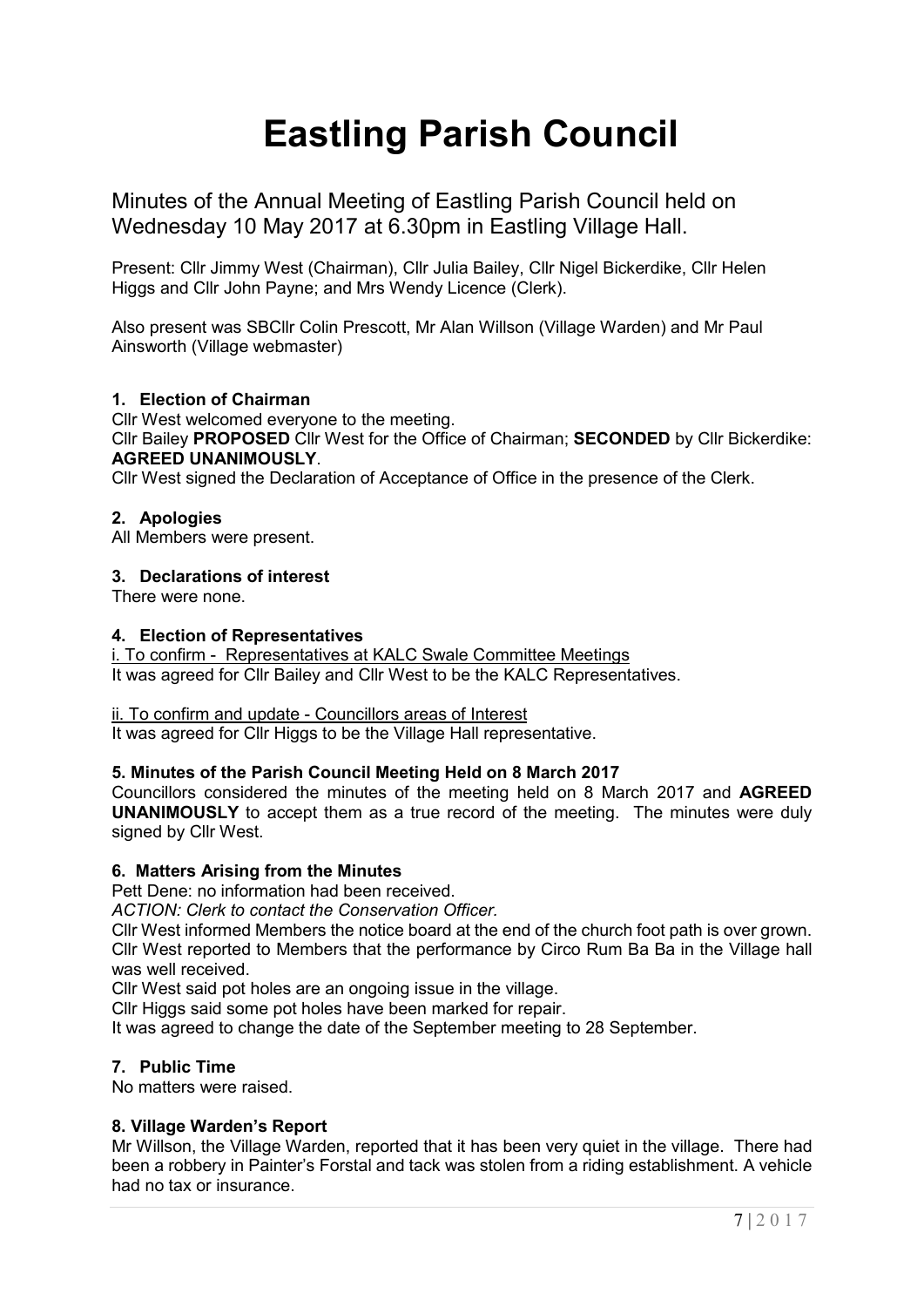Mr Willson reported he had replanted around the village sign.

Cllr West asked if there had been any problems with parked cars outside the pub.

Mr Willson said it has not been an issue.

Cllr West thanked Mr Willson for his attendance.

# **9. Website**

Cllr West thanked Mr Ainsworth for the superb work he has done on the village website.

Mr Ainsworth said his brother designed the website and has also designed the Village hall website. The Parish Council website has been live for seven months.

Mr Ainsworth circulated statistics for the number of hits to the site showing the number of first hits on the site per month and then the number of visits including second visits to the site, although if people log on with different devices it will show as three or four different visitors. The more hits the site receives the more it will help with bringing the site to the top of a search list. The Parish Council can request the old site be taken down.

Cllr Bailey said the Parish Council had paid for hosting for another year and this runs out in August.

Mr Ainsworth said there is a link to the Parish Council website and there needs to be regular information on the site to keep the village informed.

Cllr West said the more groups and organisation that can go onto the site the better as it will encourage people to visit the site.

Cllr West thanked Mr Ainsworth for attending the meeting.

# **10. Chairman's Report**

Cllr West said concerns were raised at the Annual Parish Meeting about the increase in the precept and explained the increase was recommended by the Independent Internal Auditor. The Council has no option but to comply with governance regulations.

Cllr West said he had been contacted by a resident about gravel being laid down in places in the village. The gentleman has a mobility frame and this gets stuck in the gravel at Flintstones and has asked if the Parish Council can stop any further gravel being laid in public places as it affects disabled people.

Cllr West said the Annual Parish Meeting went well and it was very helpful to have the farm manager at the meeting. If the farm manager is aware of problems he is willing to resolve them.

Cllr Payne said he has spoken to the farm manager who has nothing to report save an issue on a nearby footpath which will be resolved next week.

# **11. Finance**

i. Annual Governance Statement

Councillors considered and **AGREED UNANIMOUSLY** to accept the Annual Governance Statement.

ii. Annual Return for the Year Ended 31 March 2017

Councillors considered and **AGREED UNANIMOUSLY** to accept the end of year return.

## iii. Finance Report

## iv. To consider invoices and cheques raised

|             | BACS   Mr A Willson | Village Warden<br>Plants for sign<br>Gardening |     | 60.00<br>10.00<br>20.00 | £90.00 |
|-------------|---------------------|------------------------------------------------|-----|-------------------------|--------|
| BACS   KALC |                     | <b>Planning Conference</b>                     | Vat | 60.00<br>12.00          | £72.00 |